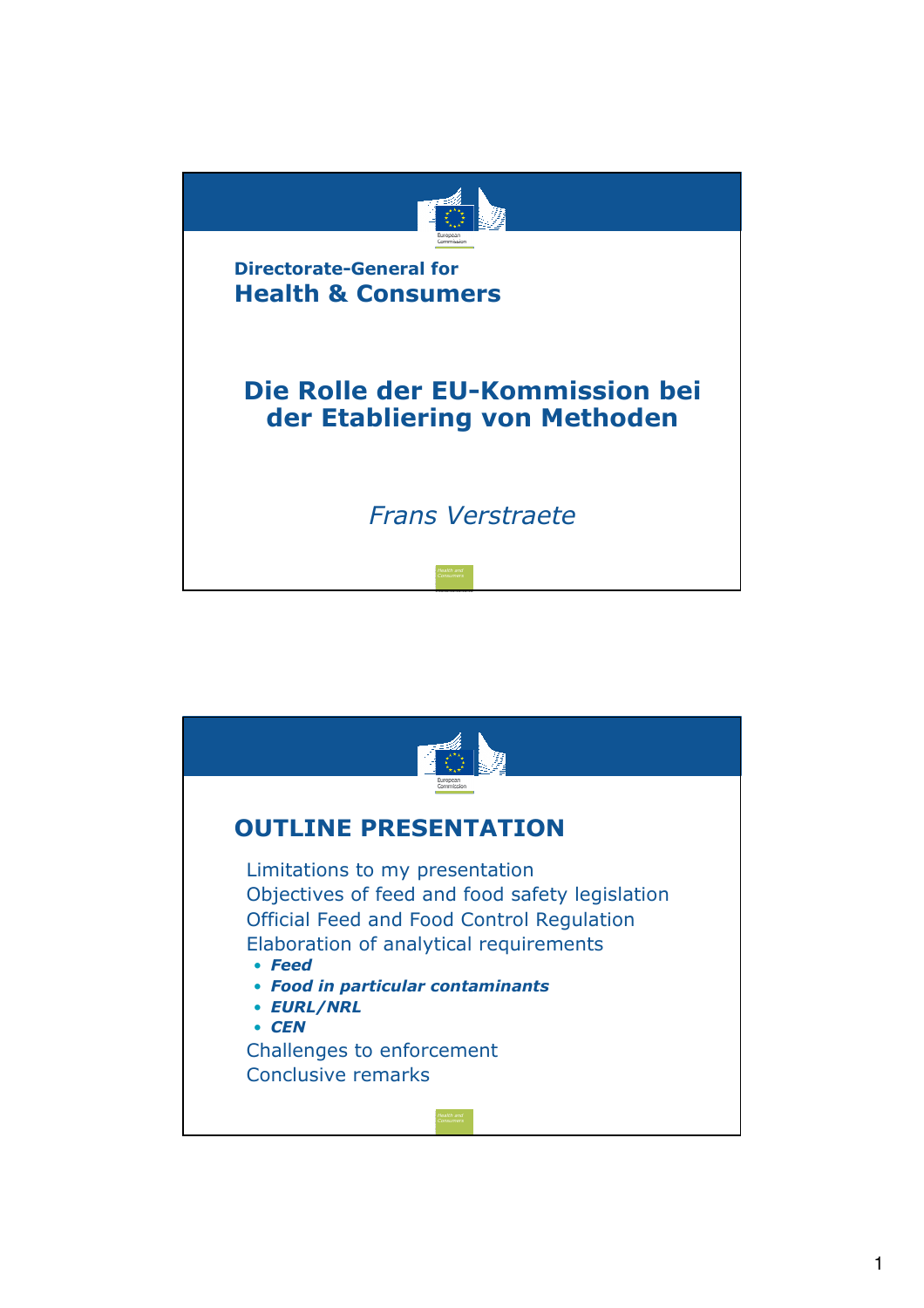

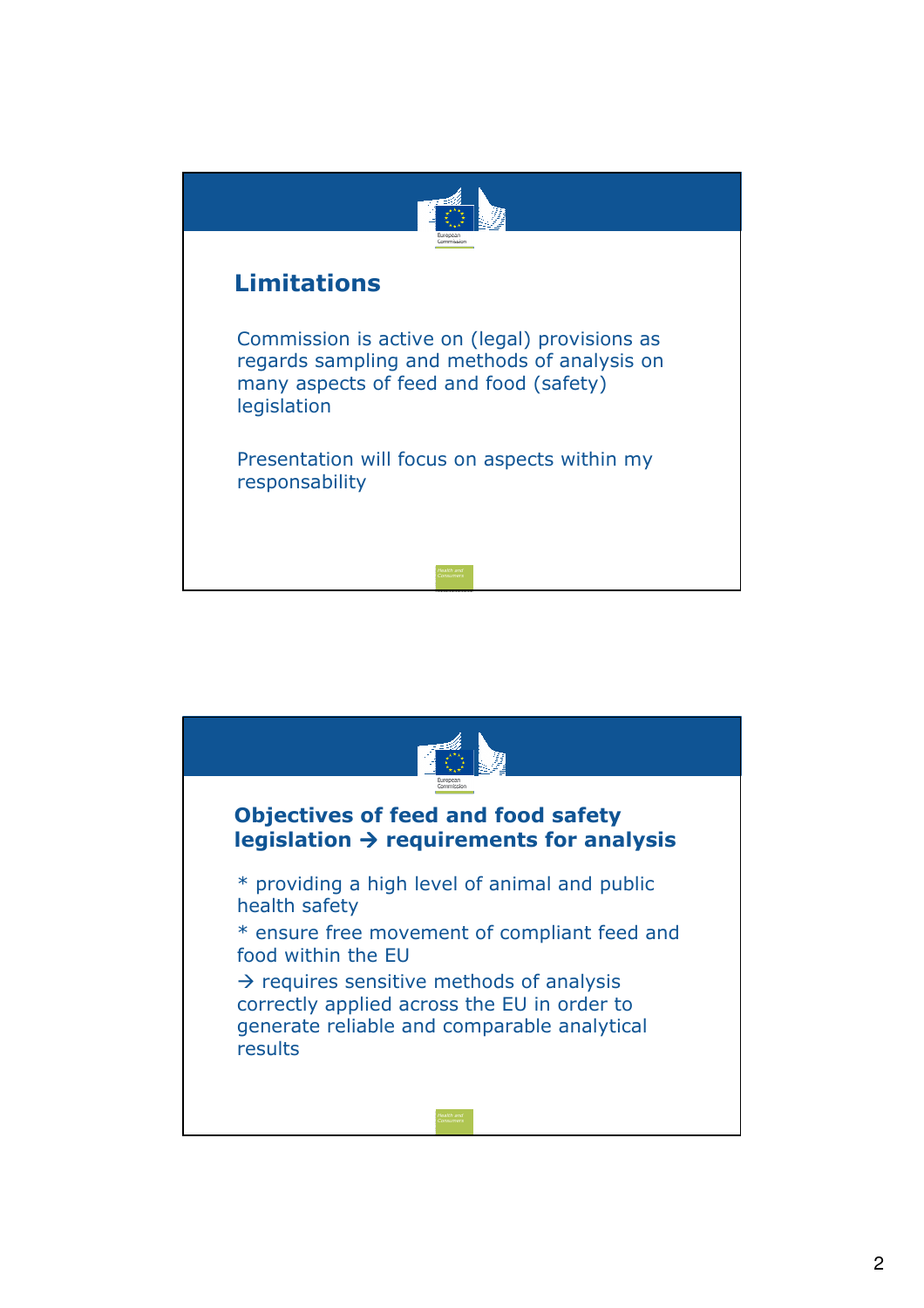

## OFFICIAL FEED AND FOOD CONTROL LEGISLATION – 882/2004

• REGULATION (EC) No 882/2004 OF THE EUROPEAN PARLIAMENT AND OF THE COUNCIL of 29 April 2004 on official controls performed to ensure the verification of compliance with feed and food law, animal health and animal welfare rules

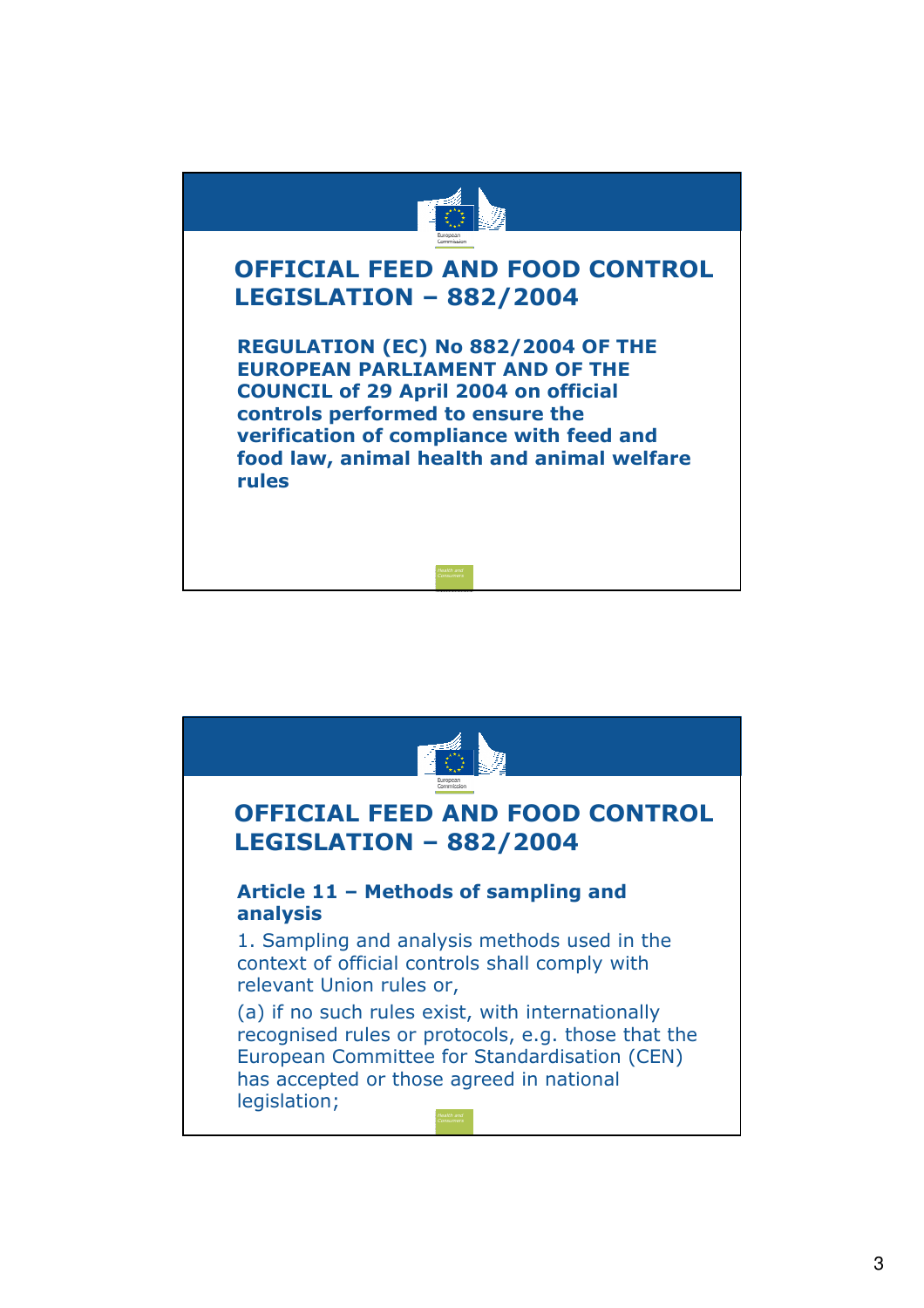

## OFFICIAL FEED AND FOOD CONTROL LEGISLATION – 882/2004

## • Article 11 – Methods of sampling and analysis

(b) in the absence of the above, with other methods fit for the intended purpose or developed in accordance with scientific protocols.

2. Where the above does not apply, validation of methods of analysis may take place within a single laboratory according to an internationally accepted protocol (e.g. IUPAC Harmonised Guidelines).

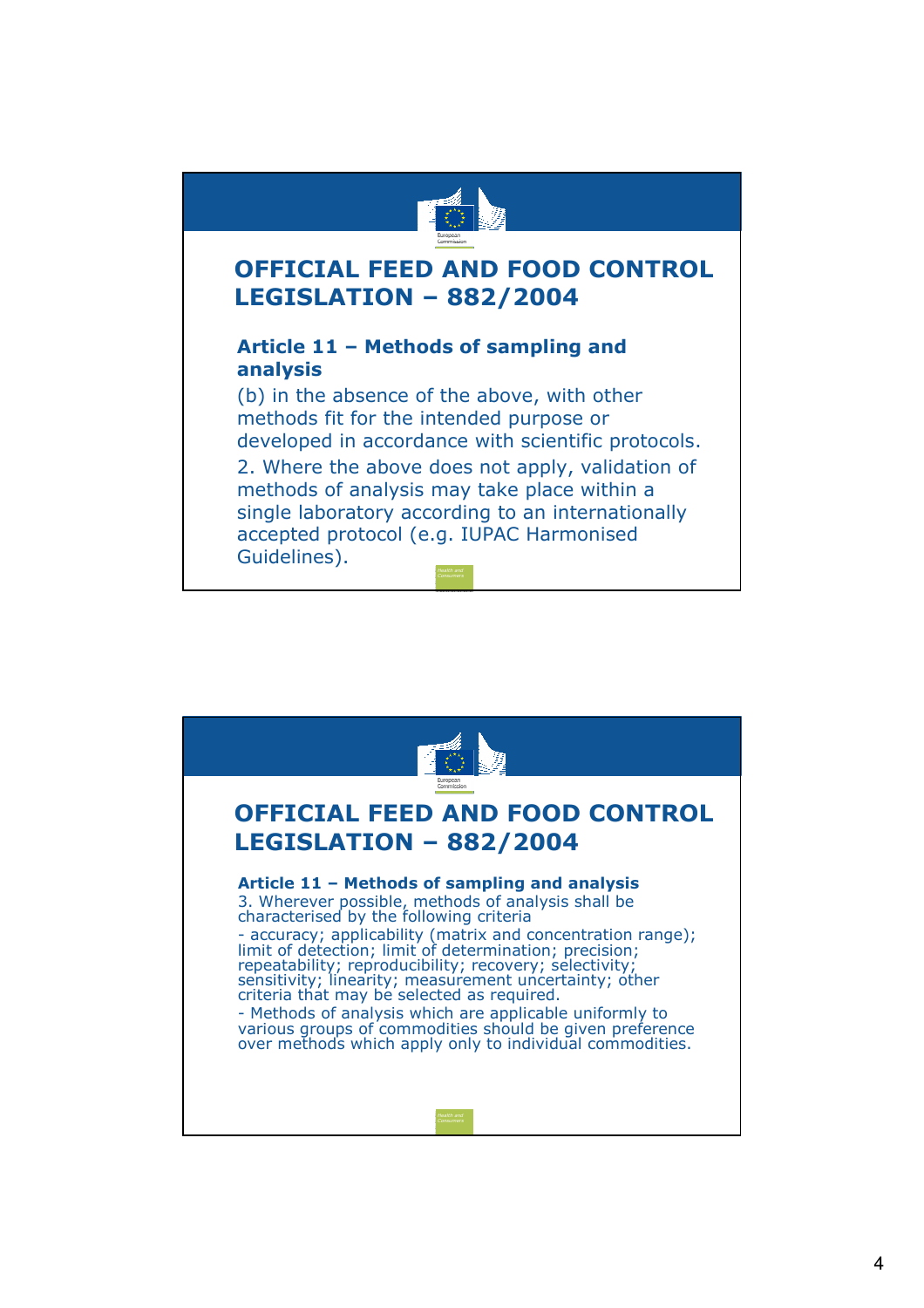

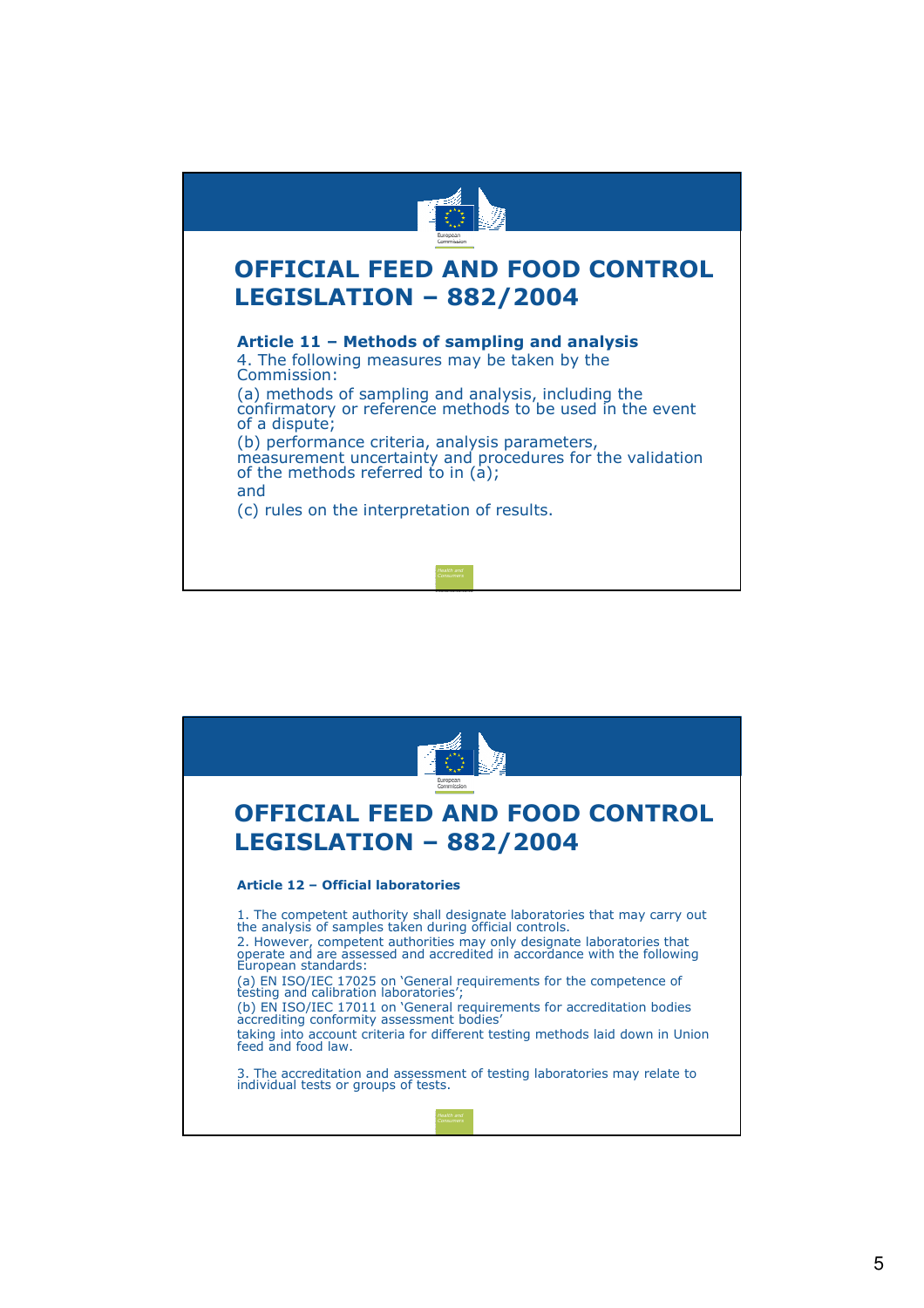

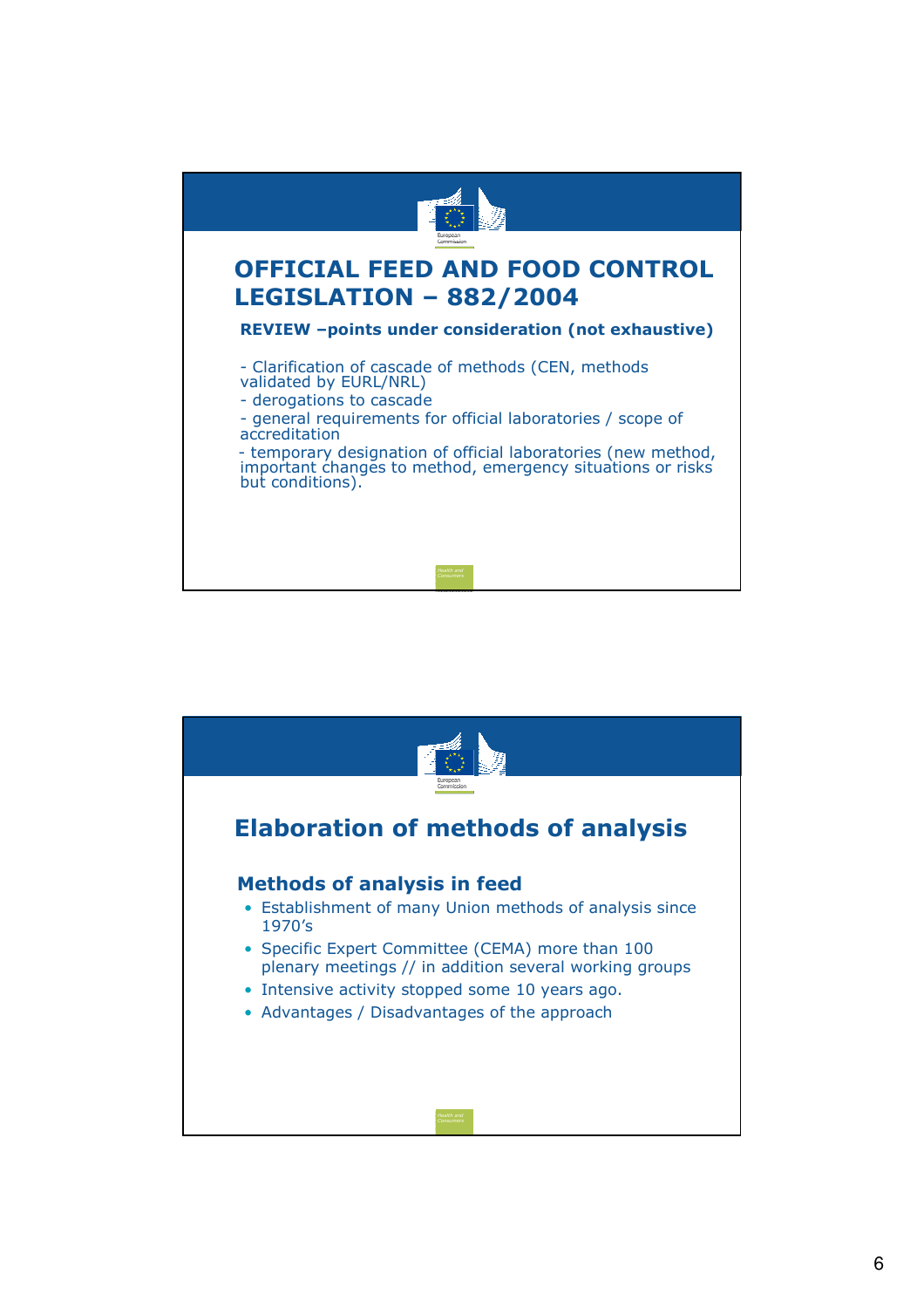

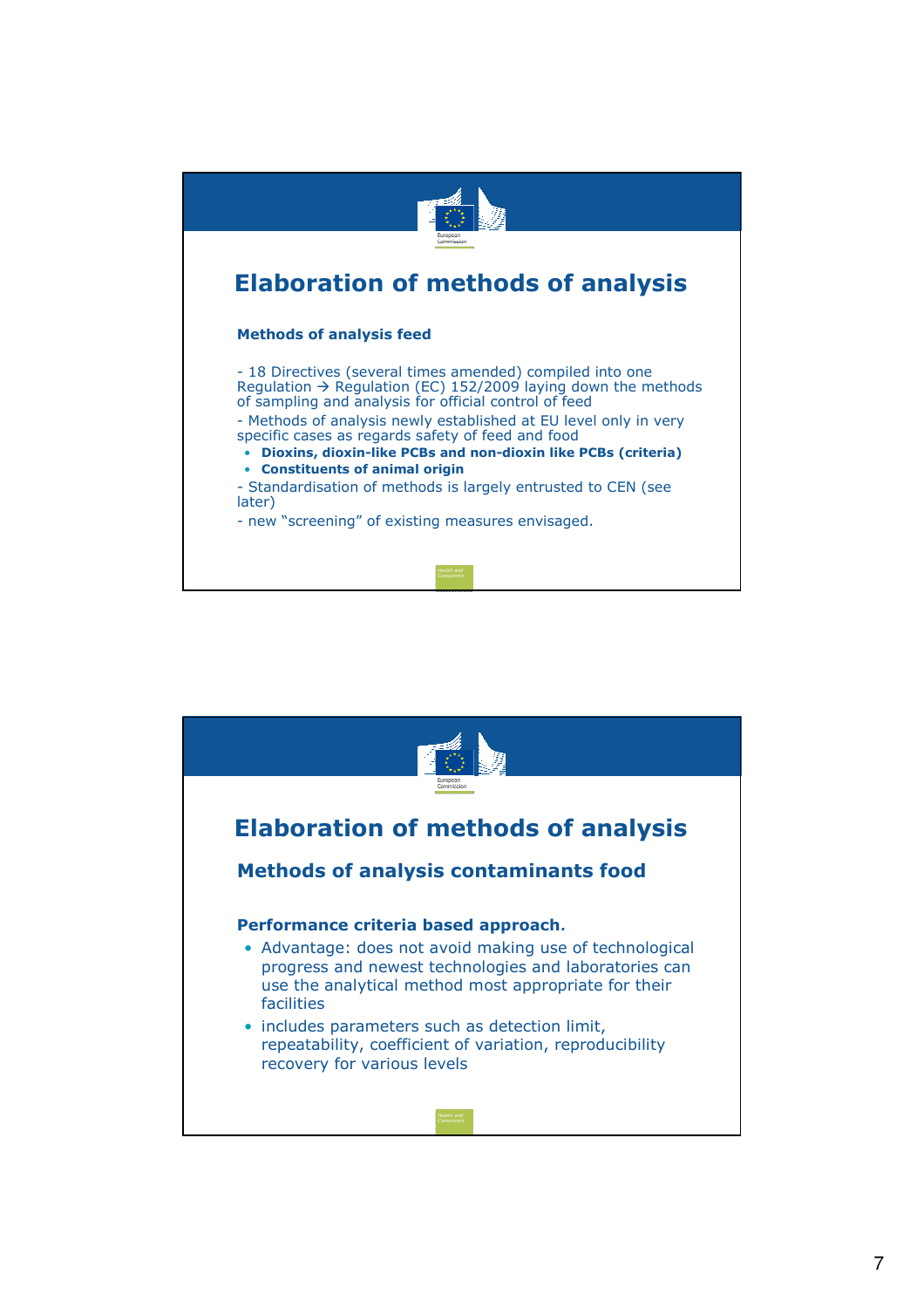

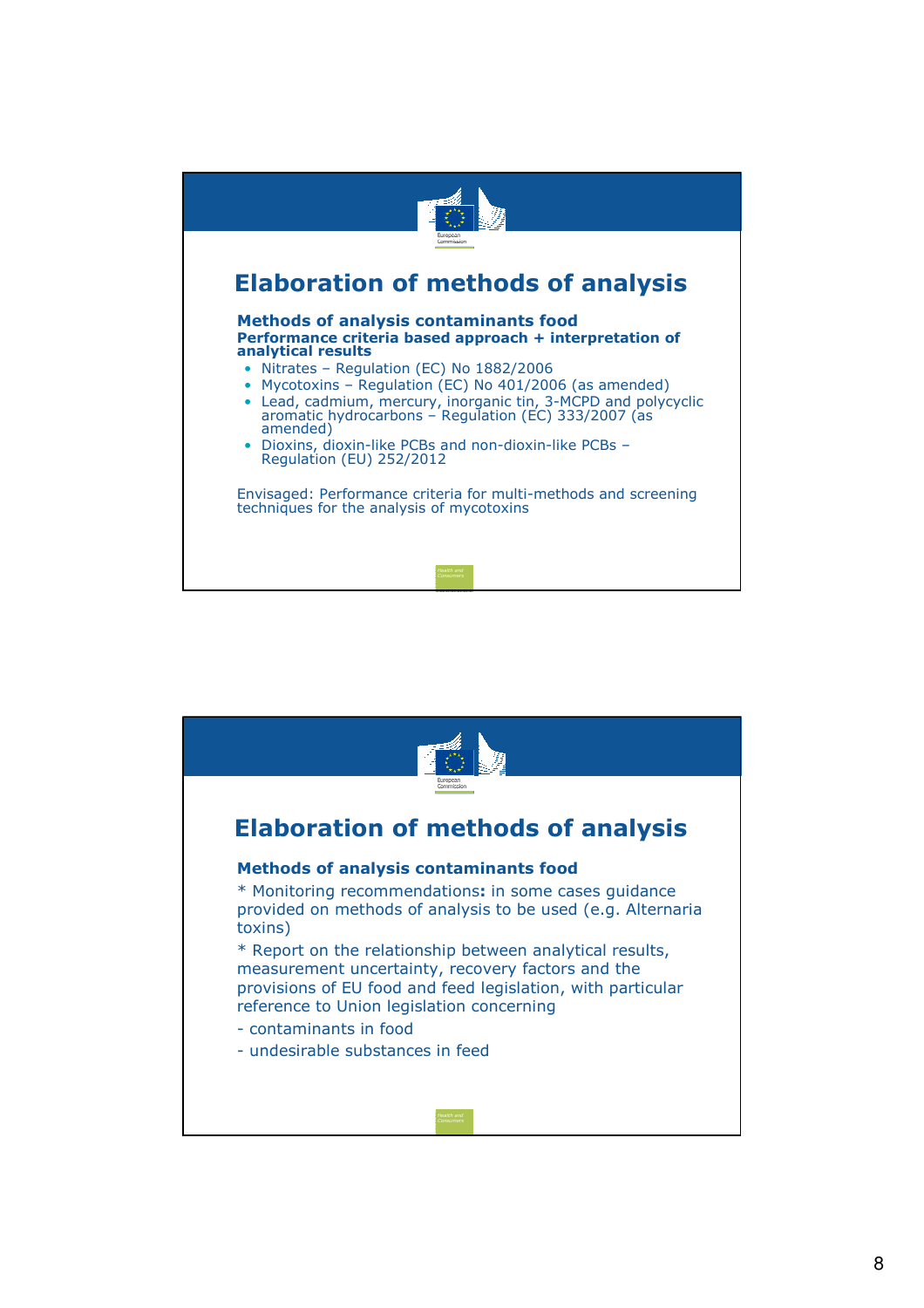

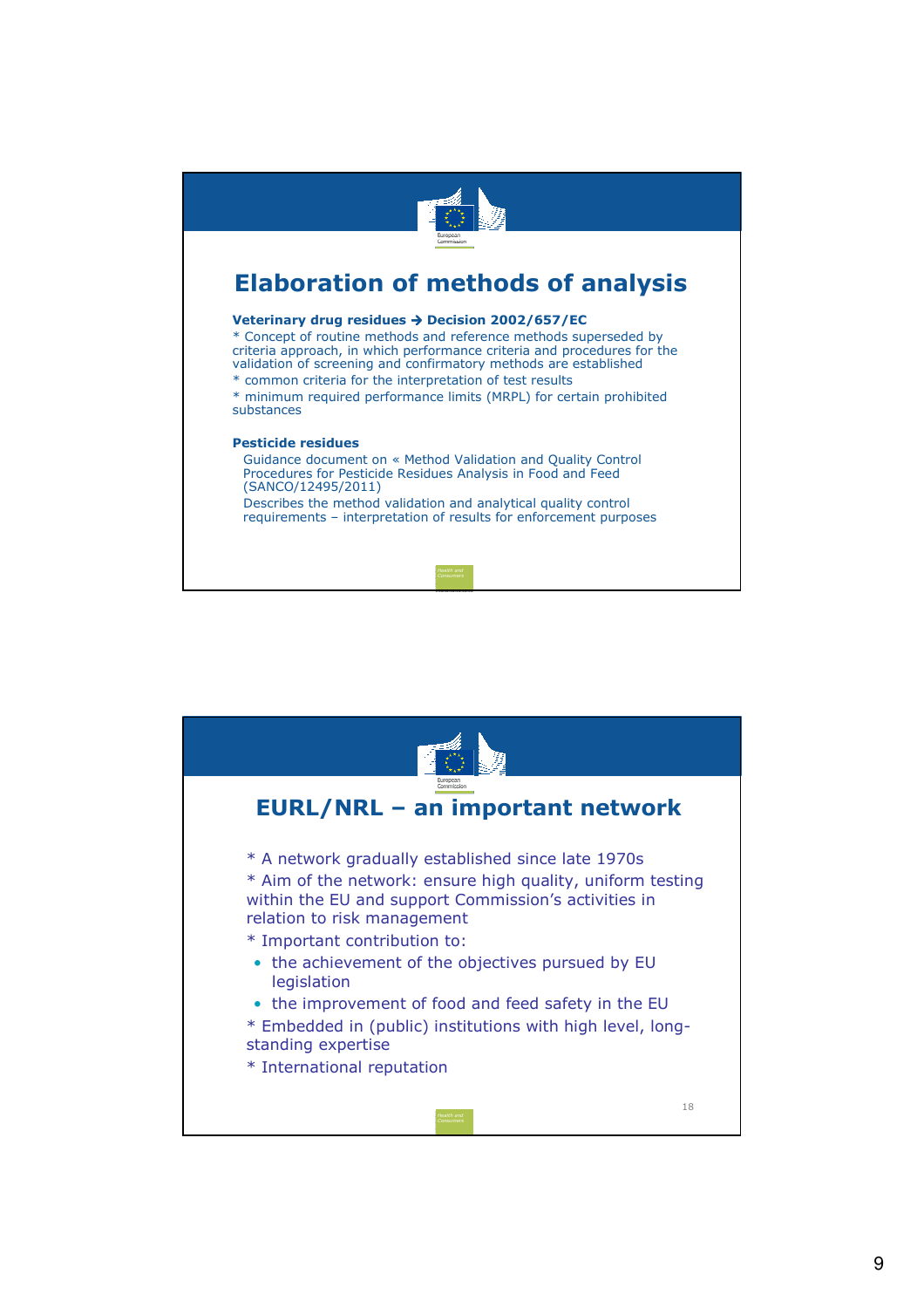

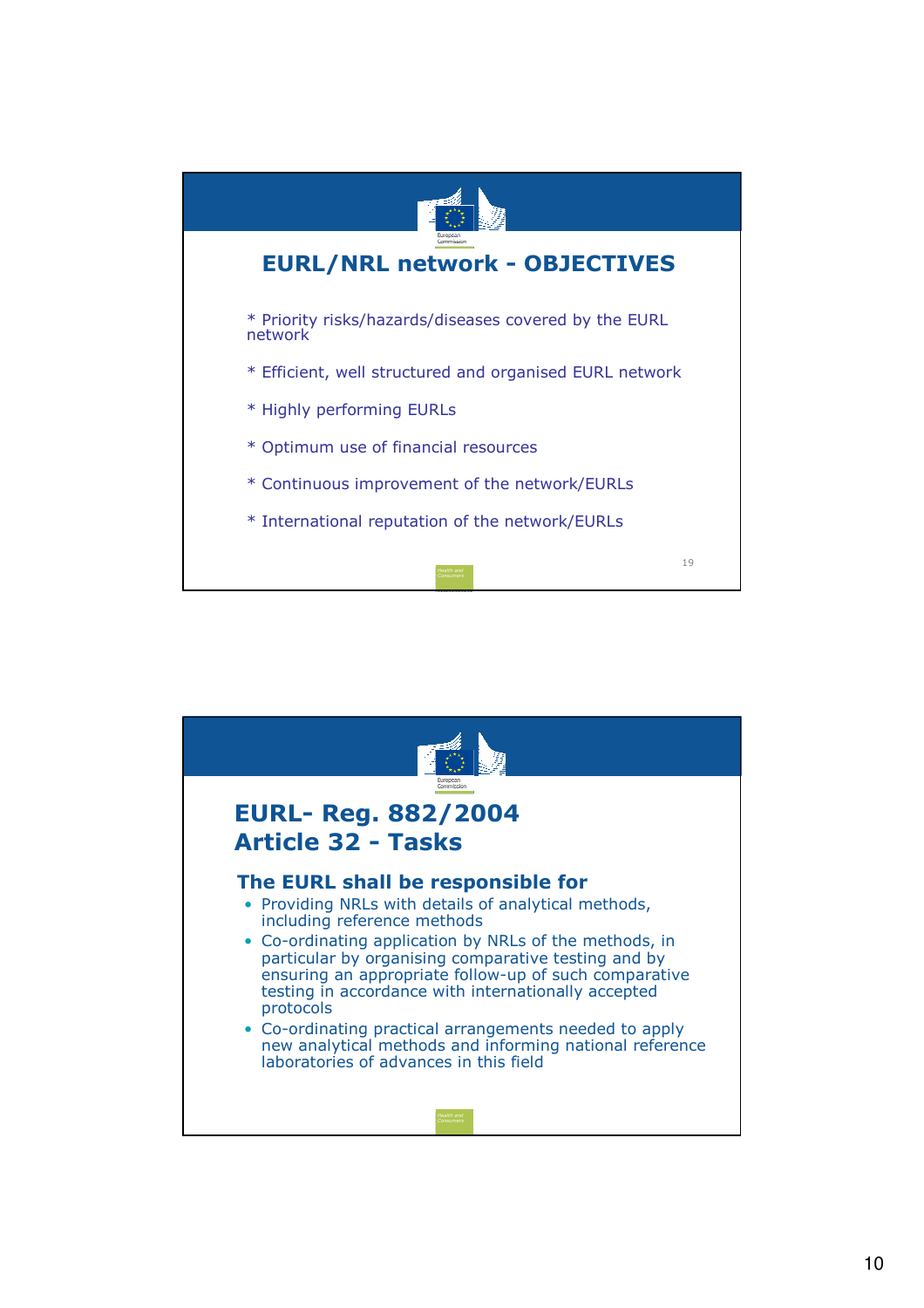

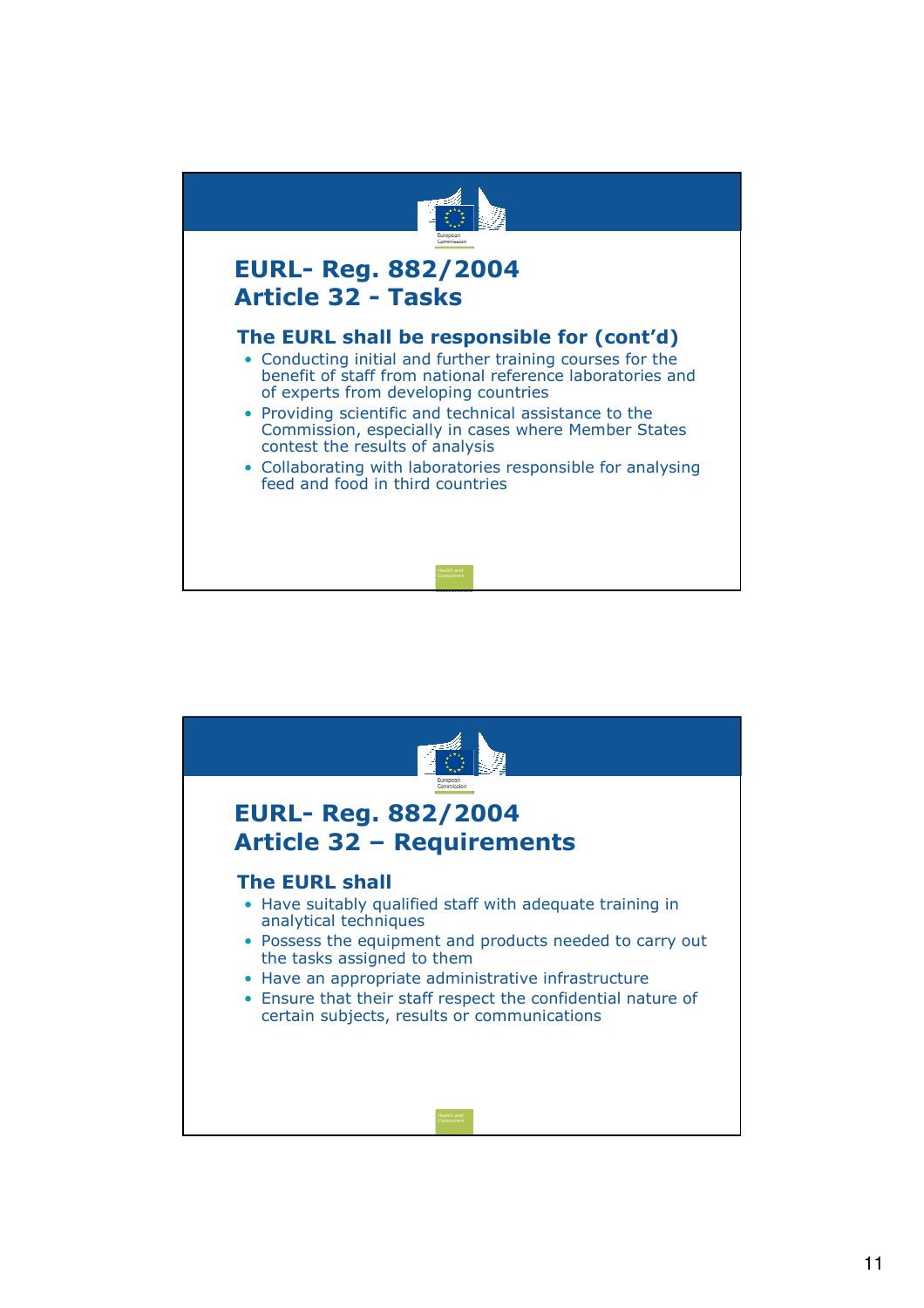

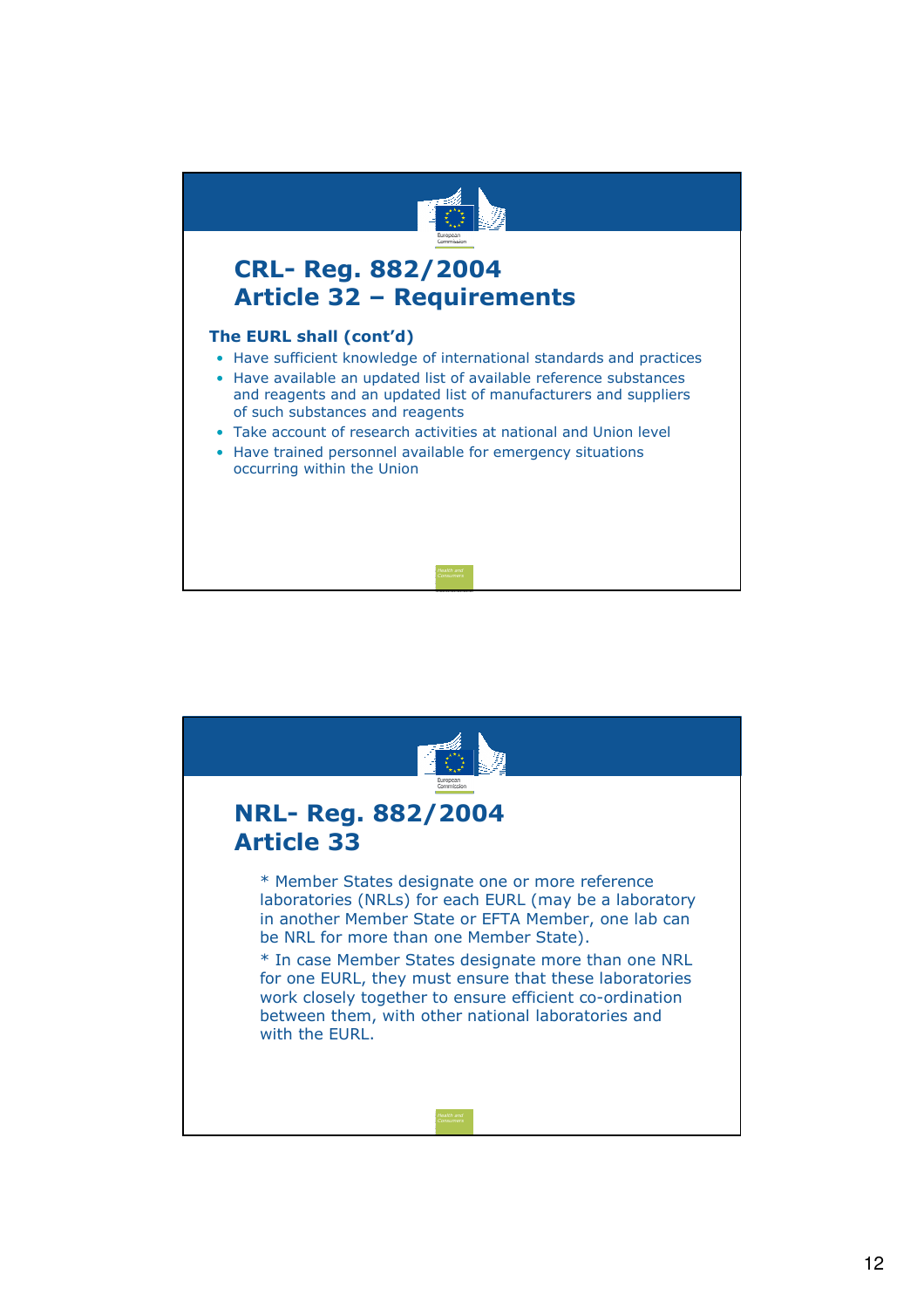

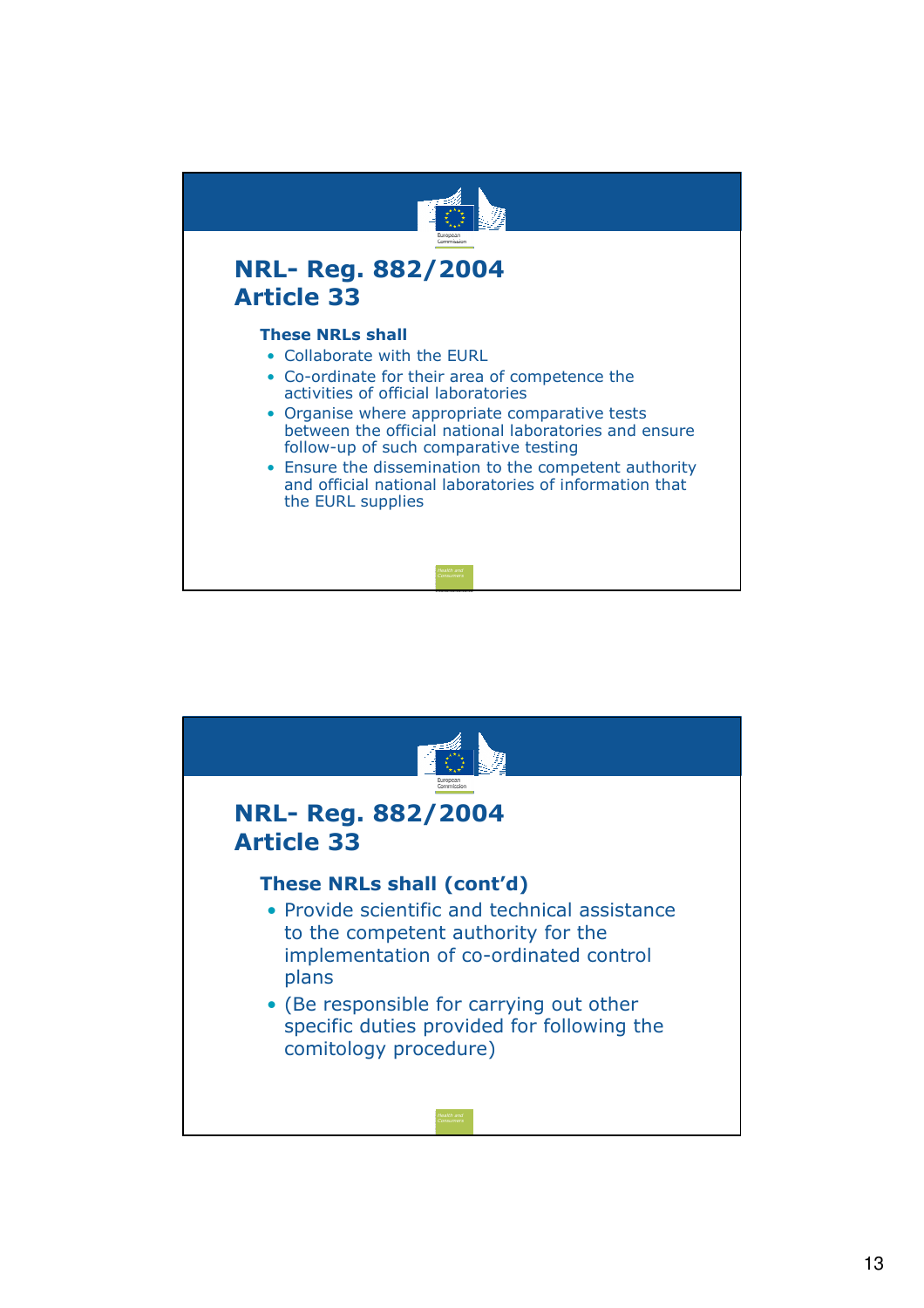

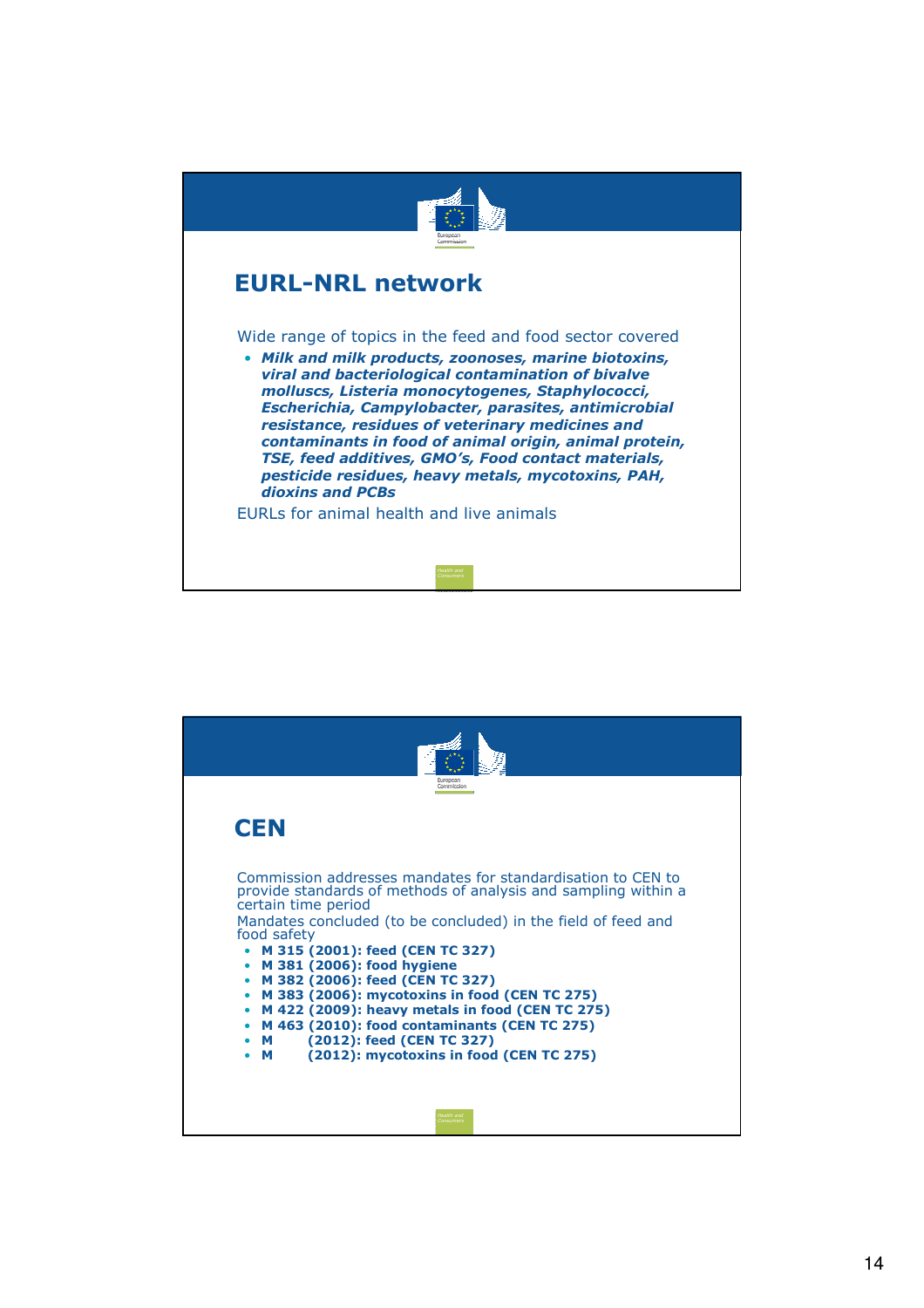